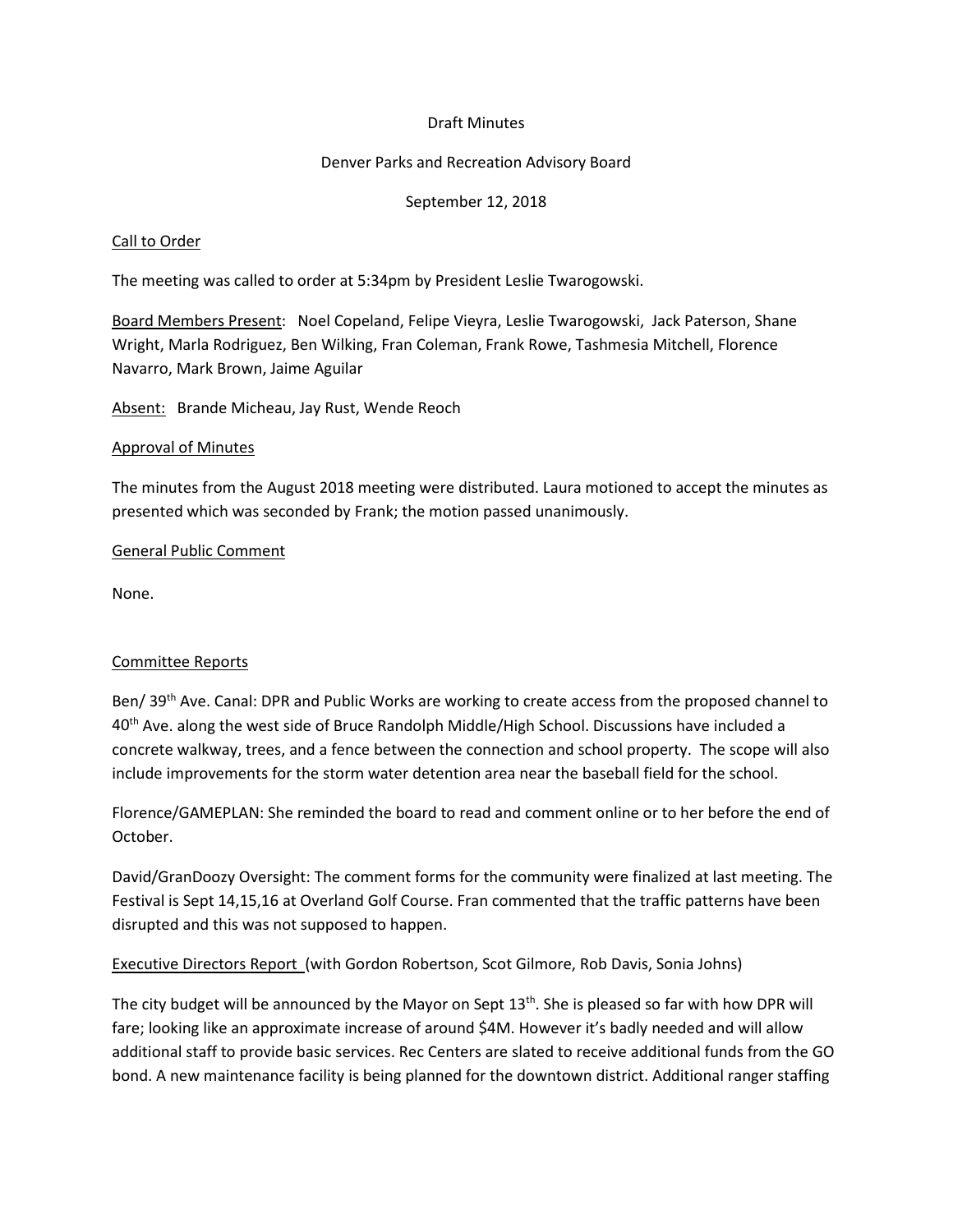is being considered. Some funds are being allocated for mountain parks transportation. DPR continues to fund and implement EAB measures (this effort is tracking on budget).

Happy provided updates on the 3 transition centers (recreation). Johnson Rec Center has an open house this coming Saturday; some programming is active but they are still looking for additional partners. Denver Inner City Parish has pulled out of the College View Rec Center and DPR is providing temporary staffing and maintenance until a new plan can be developed. (David expressed gratitude to DPR for stepping in.) Happy reported that a meeting was held last night concerning the City Park playground redesign effort and the partnership with the museum in the process. Kids feedback was received too. Also the City Park Master Plan is close to be finalized and will be published this fall. Regarding "alternative electric motor transportation methods", she indicated the city is experimenting with a pilot program to try out some ideas. Finally, Leslie asked for status of the Wash Park playground; Gordon reported that some structural issues required closing some equipment but also that the playground was planned to be closed about this time of year anyway for refurbishment.

## Presentations

# Fee Establishment and Increases / Happy and Laura Hiniker

The Carla Madison Rec Center Rooftop Event Space does not yet have an established fee schedule; one was proposed. Laura presented an updated rate scheduled for 4-Mile Historic Park along with a short introduction as to the programming offered at the Park and facilities. Fran motioned to accept both fee proposals; seconded by Marla, and the board voted unanimously to approve.

## Recycled Water / Scott Gilmore with Rob Davis, Sonia Johns and Debrah Binard

About one-third of our parks are currently on recycled water which represents a hug potable water savings (and cost). Studies have shown that certain nutrients stress certain conifers. An advisory committee was formed to study the causes and effects. Baseline data was collected in 2016. Debrah reported this is the beginning of a 5 year study of soil and water testing. Scott pointed to successes at Westerly and Great Lawn Parks as examples of how redesigns can eliminate stresses on plantings. Rob provided perspectives of the differences between soil vice plant tissue testing. Several questions were addressed regarding other contaminants. Sonia spoke about the need to examine Lindens (deciduous trees) in several locations. Scott addressed DPR maintenance practices (flooding and flushing) which are hoped will provide some relief to stressed conifers. The characteristics of City Ditch are also being studied system-wide. Noel asked about Aurora's recycling programs; apparently there is very little data to share. A question was asked about turf quality in ball fields. Fran asked about the Denver Country Club's use of fresh water; Happy replied they're a customer of Denver Water, not the city.

## GAMEPLAN Draft / Gordon Robertson

Gordon provided an overview presentation of what has already been posted online. Leslie encouraged all to read it but to start at the implementable parts towards the back. Florence represented it to be a living working document. Shane thanked Florence and Darrell (Watson) for their involvement in